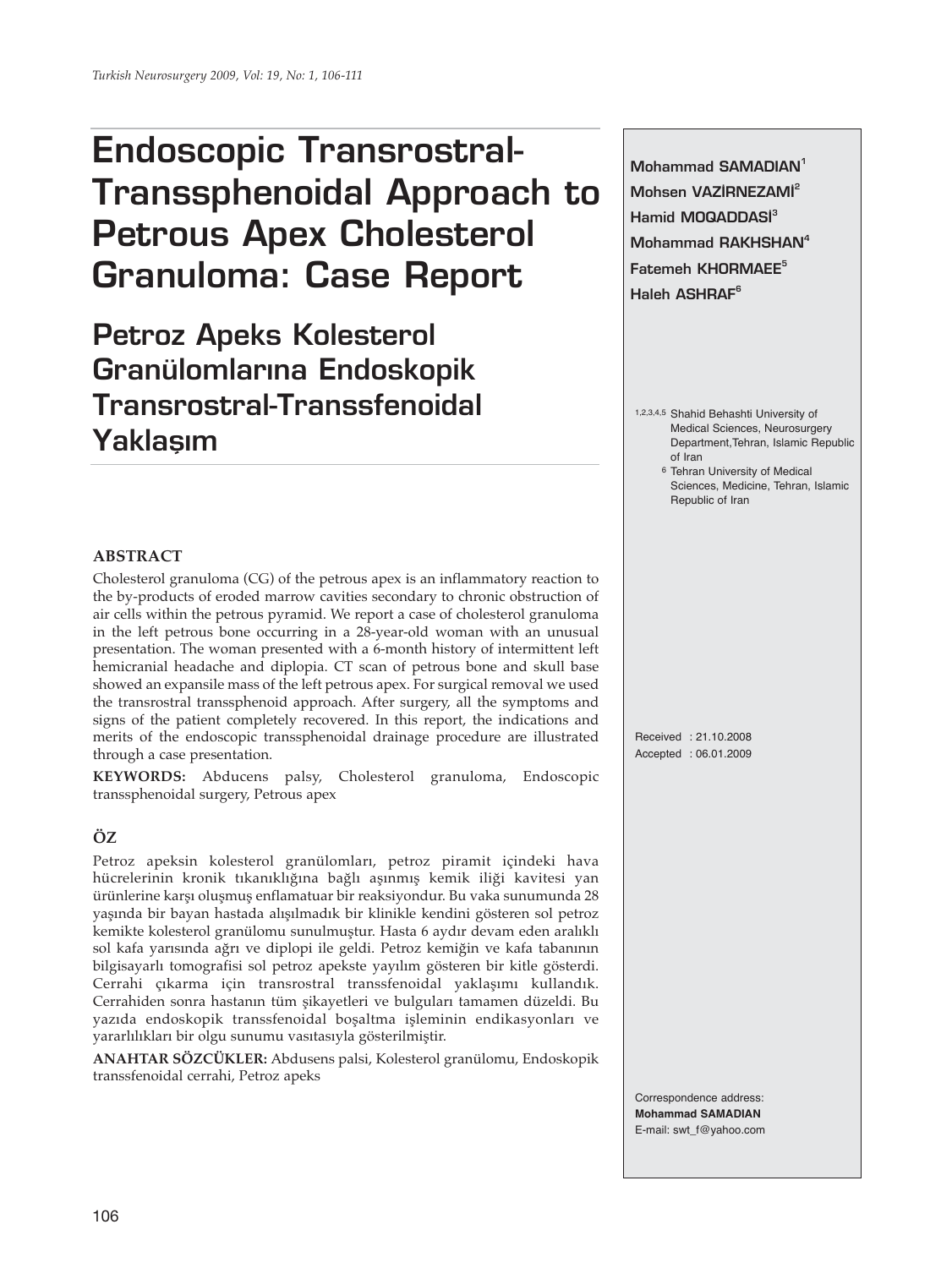#### **INTRODUCTION**

Cholesterol granuloma (CG) of the petrous apex is an inflammatory reaction to the by-products of eroded marrow cavities secondary to chronic obstruction of air cells within the petrous pyramid (3,16). These lesions tend to remain clinically silent until encroachment on adjacent cranial nerves causes symptoms like hearing loss, imbalance, facial weakness, and/or diplopia (4).

The treatment for symptomatic petrous apex cholesterol granulomas is surgical drainage, and permanent aeration to prevent recurrence. Numerous surgical approaches to the petrous apex have been described. The ideal surgical approach takes into account the hearing status of the patient and lesion location. Traditional treatment of this lesion can be time consuming and difficult, potentially involve structural damage to the inner ear and facial nerve and added morbidity of an intracranial procedure (1).

Our experience involved the first reported patient of petrous apex CG presenting as contralateral abducens palsy, as well as the incorporation of transrostral transsphenoid surgery to lessen the possibility of damage to structures adjacent to the anterior wall of the sphenoid sinus with preserving the sphenoid sinus function.

#### **CLINICAL PRESENTATION**

A 28-year-old woman presented with 6-month history of intermittent left hemicranial headache and diplopia. The patient had no history of head trauma or otologic problem but she had type 1 familial hyperlipidemia. Past surgical history was negative. Physical examination demonstrated right-sided sixth nerve palsy and mild left side hearing loss. The remainder of the exam was unremarkable.

Magnetic resonance imaging (MRI) revealed a large left petrous apex mass abutting the sphenoid sinus. The mass was hyperintense on both T1- and T2-weighted images (Figure 1A,B).

A CT scan of petrous bone and skull base showed an expansile mass of the left petrous apex with bone remodeling of the clivus and skull base (Figure 2), without contrast-induced enhancement.

She was referred to our center for treatment of her skull base lesion. The lesion was separated from the posterior sphenoid sinuses by a thin layer of bone. Wide access to the cyst cavity without



*Figure 1. Axial T1-(left) (A) and sagittal T2-(right)(B) weighted magnetic resonance images showing the cholesterol granuloma involving the right petrous apex posterior to the sphenoid sinus and adjacent to the carotid artery.*

disruption of vital structures is demonstrated by the arrow in (Figure 3).

#### **INTERVENTION**

Endoscopic drainage and resection of the cyst wall of the cholesterol granuloma was performed through the left nostril. With the assistance of the endoscope, the sphenoid septum was grabbed after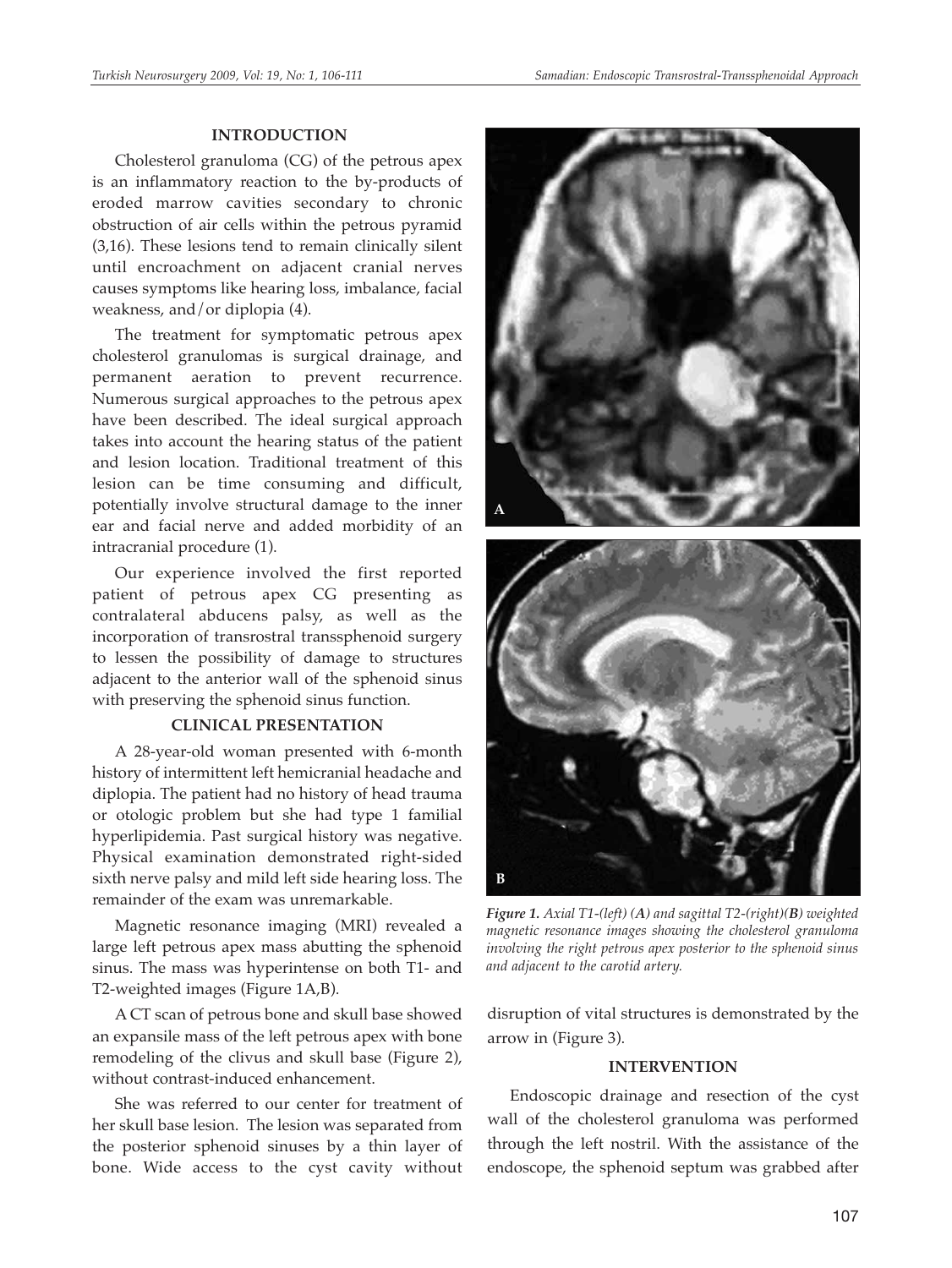

*Figure 2. Axial bone window CT scan image showing an expansile mass (star) of the left petrous apex with bone remodeling of the clivus and skull base.*



*Figure 3. Sagital T1-weighted magnetic resonance image of the left petrous apex granuloma obtained in 2004. The arrow illustrates the surgical approach for drainage.*

removal of the sphenoid mucosa on the rostrum at the level of the sphenoid sinus ostium without scarifying sphenoid sinus ostium. With straight and angled endoscopes golden-brown fluid (Figure 4) and debris were removed, and the cyst was opened, drained, and widely marsupialized. Exposed dura remained intact. A silicone tube drain was placed in opening window for three weeks (Figure 5). Total operative time was under 1 hour, and the patient tolerated the procedure well.



*Figure 4. Golden-brown fluid drained from the cyst during surgery.*

Histopathologic examination revealed granulomatous inflammatory lesion containing cholesterol clefts, macrophages, foreign body type giant cells and hemosiderin. Embedded within the granulomatous response were foci of tiny cystlike structures lined by nonciliated flattened cuboidal epithelium, consistent with the diagnosis of CG (Figure 6).

The postoperative course of patient was uncomplicated and she was discharged from the hospital on 3rd postoperative day. Her headache and diplopia resolved within 2 days after the surgery. She remained asymptomatic four years after surgery. Follow-up MRI scan confirmed drainage of lesion without any mass effect (Figure 5). Outpatient endoscopy confirmed patent cyst fenestration..

### **DISCUSSION**

CGs were initially described in the peritoneum in 1893 (13) and have subsequently been reported in numerous other locations, including the pneumatic pathways of the temporal bone (5,11). CGs of the petrous apex are uncommon because the petrous apex is pneumatized in only 30% of temporal bones (17), with an incidence of less than 0.6 cases per million population per year (9).

Petrous apex CGs tend to remain clinically silent, but as the lesion expand, headaches and cranial neuropathies may arise, impairing hearing, balance, speech, and swallowing (4). Contralateral involvement of cranial nerves, as in our patient, has been seen in petrosal mass lesions like tumors and cause false localizing by clinical estimation. The nature of the lesion, the presence of brain stem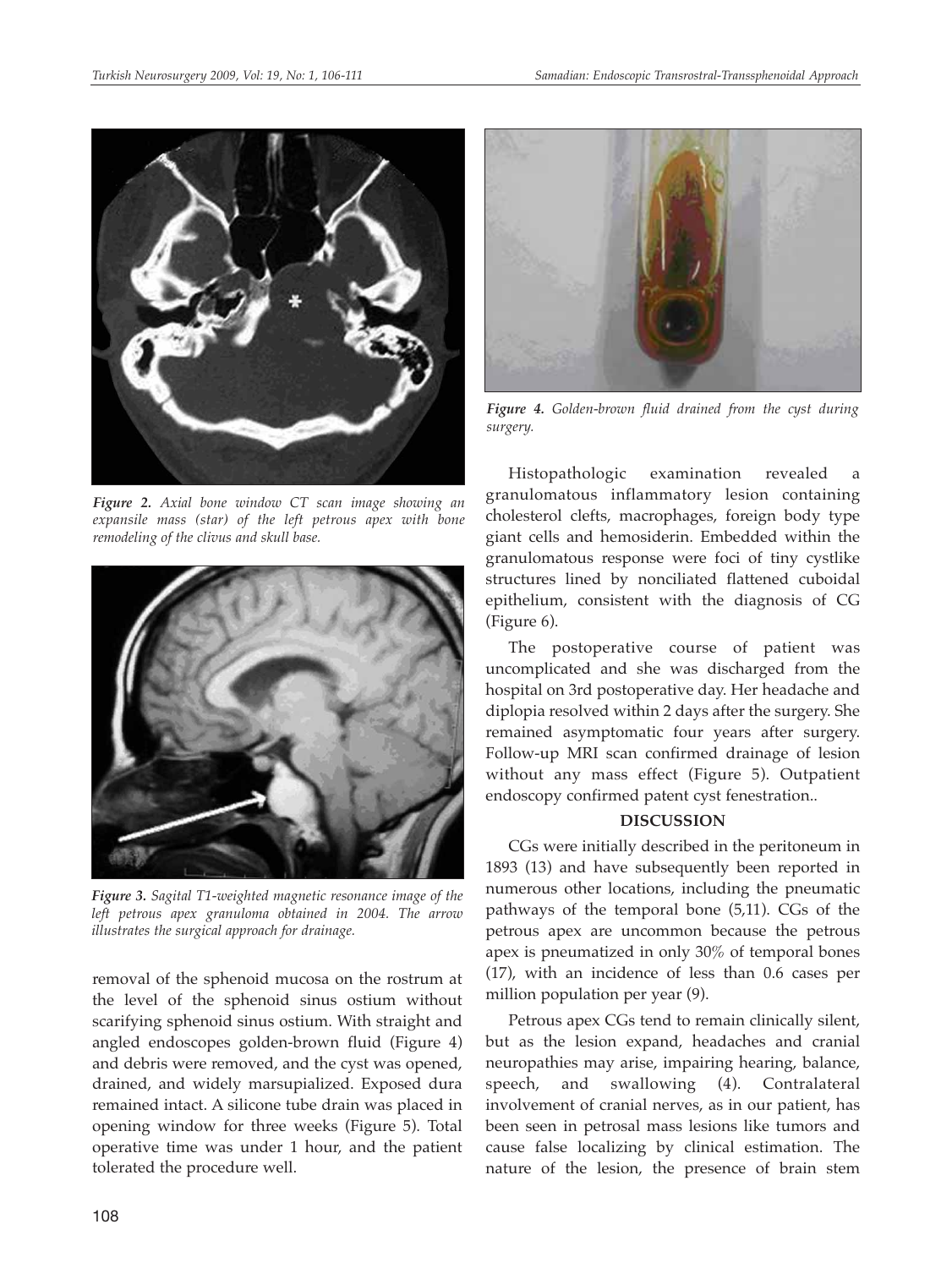

*Figure 5. T1-weighted magnetic resonance imaging scans obtained on the second postoperative day (left) (A), 2006 (middle) (B) and 2008 (right) (C) showing resolution of the lesion and good communication between the residual cavity and the sphenoid sinus.* 



*Figure 6. Photomicrograph of tissue removed during surgery in 2004 showing inflammatory granulation and fibrous tissue containing numerous elongated slit-like cholesterol clefts surrounded by foreign-body type giant cells as well as foamy and hemosiderin-loden macrophages.*

distortion, the anatomic variation of posterior fossa, and the relationships of cranial nerves and nearby blood vessels, are factors influencing the occurrence of false localizing (10). This presentation, as we know, is not reported in CG of the petrous apex yet.

The treatment for symptomatic petrous apex CGs is surgical drainage and permanent aeration to prevent recurrence. Due to lack of a true epithelial lining, total surgical excision is not essential. Numerous surgical approaches (i.e. translabyrinthine, infracochlear, infralabyrinthine, Supralabyrinthine, and transsphenoidal) to petrous apex CGs have been described. Determination of the appropriate approach depends on the patient's hearing status as well as the location of the lesion relative to adjacent neurovascular structures (1).

Hearing patients with lesions abutting the posterior wall of the sphenoid sinus can undergo drainage through the transsphenoidal approach (15). Contemporary advances in endoscopic sinus surgery (7,12,14, 18) allowed us to incorporate these new techniques that led to the successful endoscopic, external transethmoidal transsphenoidal approach to cystic lesions of the petrous drainage of a CG. The technique, when compared to an intracranial procedure, is far less invasive. The addition of the endoscopic visualization technology to traditional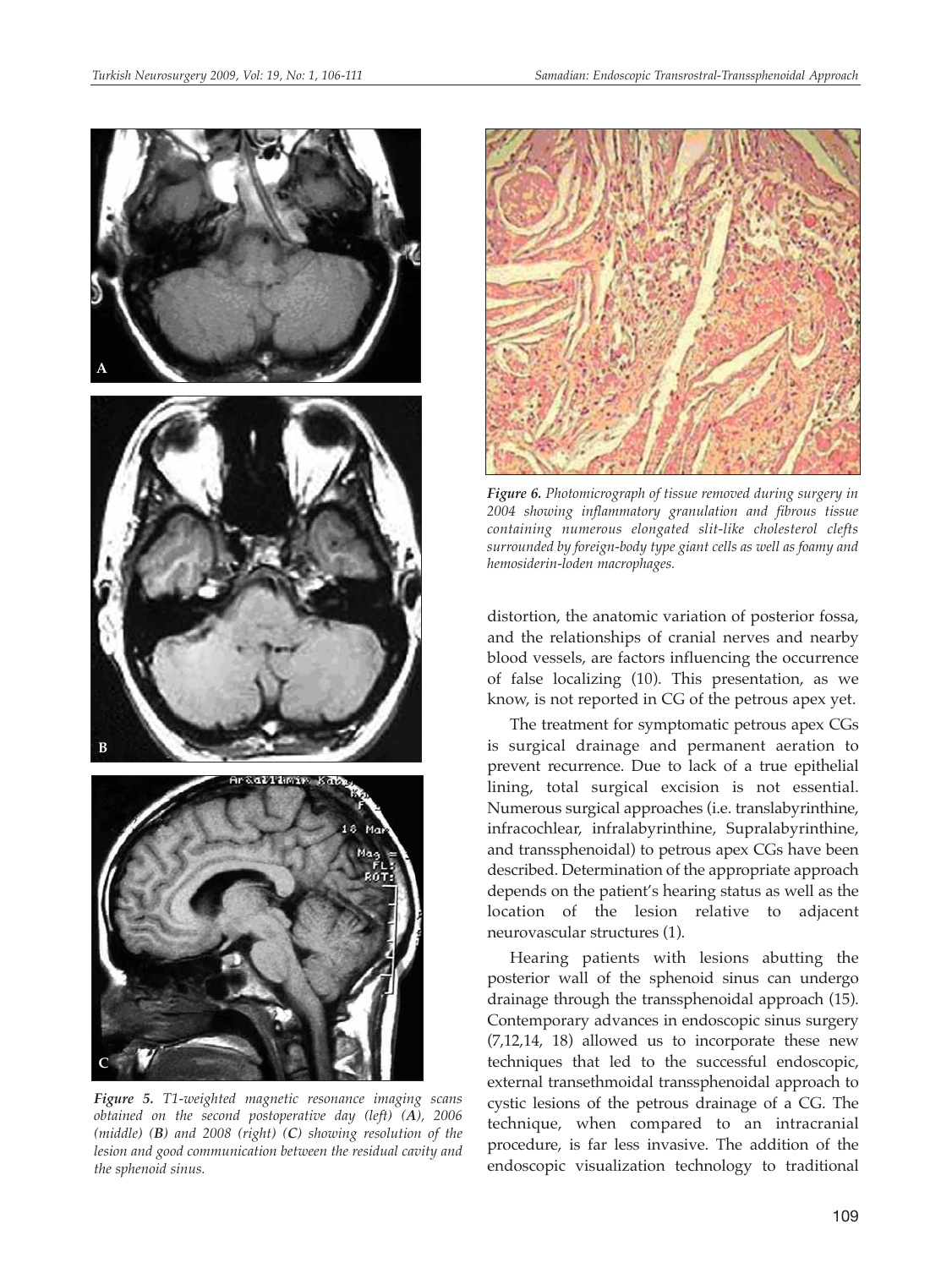microsurgical approaches lowers the risk of cerebrospinal fluid leak due to perforation of the dura, and allows the rapid identification of important structures lying behind an otherwise nondescript posterior sphenoid sinus wall, In addition, the cyst can be widely opened (2,8,19). Moreover, the transsphenoidal approach can be safely performed in individuals with a high jugular bulb (its damage is a concern with the subcochlear approach) (6), and when there is any risk of damage to the inner ear and facial nerve. Decreased invasiveness was of crucial importance to our patient, whose young age in part amplified the fears associated with an intracranial procedure. We used transrostral transsphenoid surgery in our patient to lessen the possibility of damage to sphenoid sinus ostium while preserving the sphenoid sinus function.

Traditional surgical treatments of cholesterol granulomas have the shortcoming of producing a relatively narrow isthmus through which permanent drainage must occur and are accompanied with high rates of restenosis with cyst reaccumulation (1). Our patient remained asymptomatic four years after surgery and follow-up studies confirmed patent cyst fenestration.

Several of the cholesterol granulomas were multiloculated and endoscopic examination allowed removal of septae between separate fluid accumulations, resulting in a more complete drainage of the cysts that would not have been identified with the operating microscope alone (12).

Long-standing cholesterol granulomas frequently contain hemosiderin sediment and concretions that may be difficult to clean and evacuate through the relatively small opening obtained. Endoscopic visualization allows more complete removal of this debris and, reduces the osmotic effect, leading to the accumulation of more debris (12). The transsphenoidal approach also allows for remarkable ease of follow-up when compared to earlier procedures. Follow-up examinations consist of clinicbased endoscopic view of the sphenoidotomy and cyst cavity. If necessary, cleaning of the cyst cavity may also be performed at the time of follow-up.

Contralateral involvement of cranial nerves may be seen in the petrous apex CG. The transrostral transsphenoidal endoscopic drainage of petrous apex CGs, in addition to preservation of sphenoid sinus function, is associated with low risk of facial or

hearing function defect and other possible intracranial complications. Furthermore, this method provides wide access to the cyst, outpatient follow-up in office and if necessary, reopening with little morbidity.

#### **Acknowledgements**

*The authors would like to thank the Farzan Institute for Research and Technology for technical assistance.*

#### **REFERENCES**

- 1. Brackmann DE, Toh EH: Surgical management of petrous apex cholesterol granulomas. Otol Neurotol 23: 529–533, 2002
- 2. Casiano RR: Intraoperative image-guided technology. Arch Otolaryngol Head Neck Surg 125: 1275–1278,1999
- 3. Farrior B, Kampsen E, Farrior JB: The positive pressure of cholesterol granuloma idiopathic blue eardrum. Differential diagnosis. Laryngoscope 91:286–1296, 1981
- 4. Goldofsky E, Hoffman RA, Holliday RA, Cohen NL: Cholesterol cysts of the temporal bone: diagnosis andtreatment, Ann Otol Rhinol Laryngol 100:181–186, 1991
- 5. Graham MD, Kemink JL, Latack JT, Kartush JM: The giant cholesterol cyst of the petrous apex: a distinct clinical entity. Laryngoscope 95:1401–1406, 1985
- 6. Haberkamp TJ: Surgical anatomy of the transtemporal approaches to the petrous apex. Am J Otol 18:501–506, 1997
- 7. Jane JA Jr, Han J, Prevedello DM, Jagannathan J, Dumont AS, Laws ER Jr: Perspectives on Endoscopic Transsphenoidal Surgery. Neurosurg Focus 19:E2, 2005
- 8. Klimek L, Mosges G, Laborde G, Korves B: Computer-assisted image-guided surgery in pediatric skullbase procedures. J Pediatric Surg 30:1673–1676, 1995
- 9. Lo WW, Solti-Bohmann LG, Brackmann DE, Gruskin P: Cholesterol granuloma of the petrous apex: CT diagnosis. Radiology 153:705–711, 1984
- 10. Long-Sun R, Sien-Tsong C, Lok-Ming T, Kuo-Chen W: Concurrent Trigeminal, Abducens, and Facial Nerve Palsies Presenting As False Localizing Signs: Case Report. Neurosurgery 37:322-325, 1995
- 11. Manasse P: Uber Granulationsgeschwulste mit Fremdkorperriesenzellen. Virchows Arch 136:245, 1894
- 12. Mattox DE: Endoscopy-assisted surgery of the petrous apex. Otolaryngol Head Neck Surg 130: 229 – 241, 2004
- 13. Meyer C: Fremdkorperperitonitis mit Bildung von riesenzellhaltigen Knotchen durch Einkapselung von Cholesterintafeln. Zieglers Beitr 13:76, 1983
- 14. Netea-Maier RT , van Lindert EJ, den Heijer M, van der Eerden A, Pieters GFFM, Sweep CG, Grotenhuis JA, Hermus AR: Hermus ARMM/Transsphenoidal pituitary surgery via the endoscopic technique: results in 35 consecutive patients with Cushing's disease. Eur J Endocrinol 154: 675-684, 2006
- 15. Sabin HI, Vordi LT, Symon L: Epidermoid cysts and cholesterol granulomas centered on the posterior fossa: Twenty years of diagnosis and management. Neurosurgery 21:793–805, 1987
- 16. Sheehy JL, Linthicum FM, Greenfield EL: Chronic serous mastoiditis, idiopathic hemotympanum and cholesterol granuloma of the mastoid. Laryngoscope 79:1189–1217, 1969